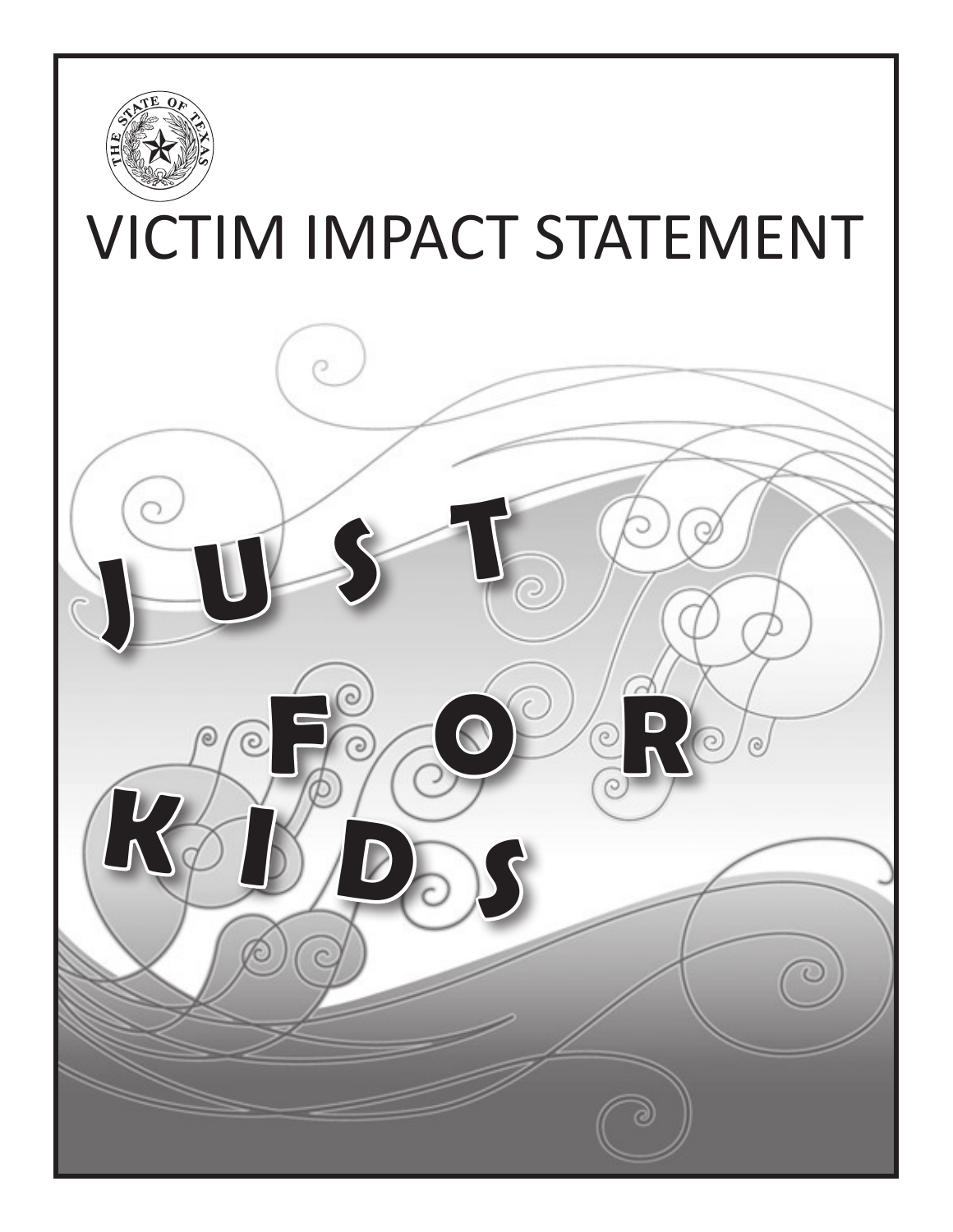TO PARENTS: If your child is too young to read or is just learning to read, you may want to help your child fill out the Victim Impact Statement. When helping your child, read the directions aloud to your child; talk about what feelings are–Happy, Sad, Mad, Scared, or any other feelings you think appropriate–and what your child may want to think about when he or she is drawing or writing on the Statement. Please do not tell your child what to draw or write. This is your child's chance to tell the judge how he or she is feeling about what happened. If your child would rather draw a picture of a bird, a boat, or write a story about bumblebees, this is OK too. Should your child become uncomfortable in any way while filling out the Victim Impact Statement, reassure your child that he or she does not have to fill out the form unless he or she wants to.



Victim Impact Statement Just for Kids 2009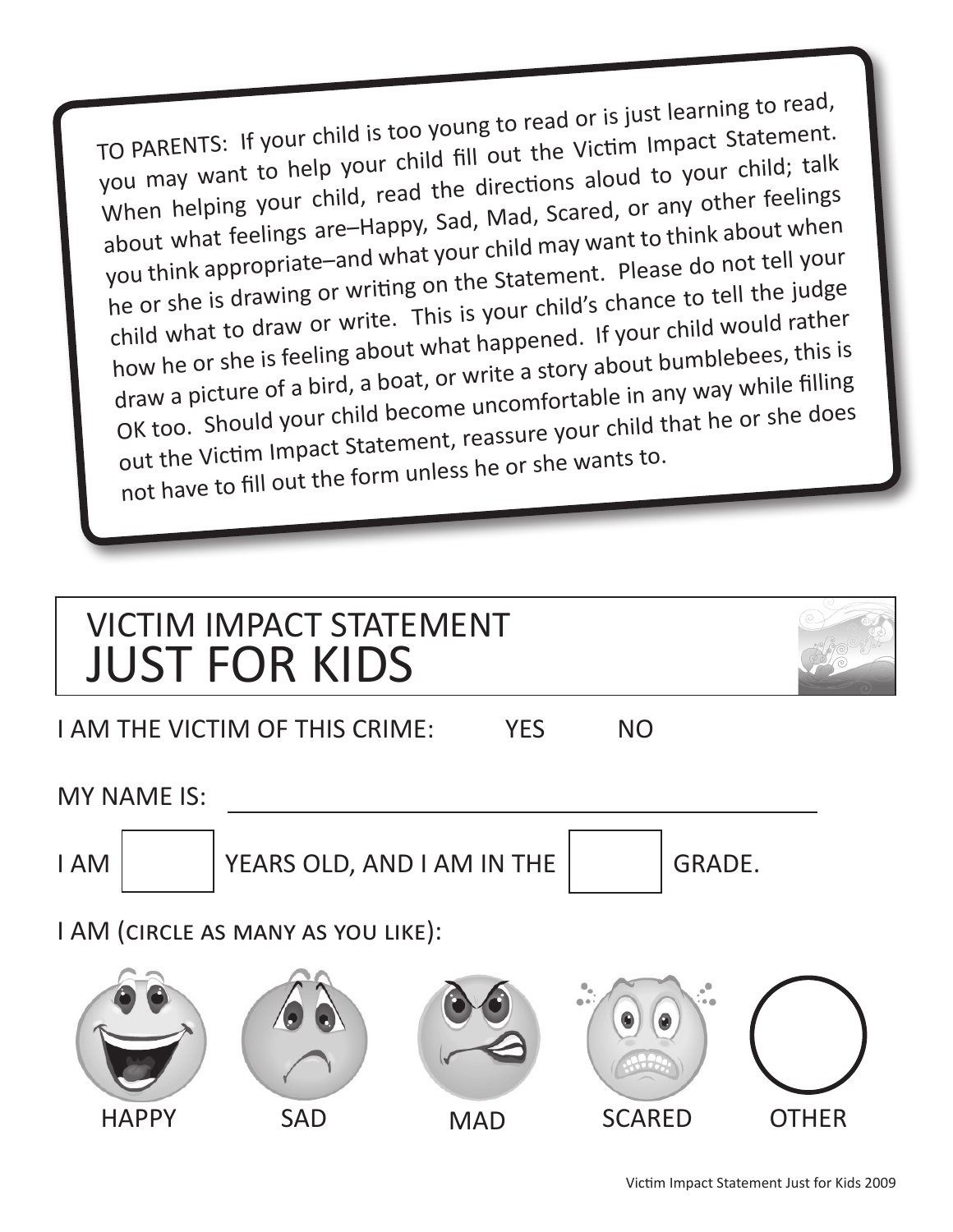#### (OFFENDER'S NAME)

- A. SEND HIM OR HER TO JAIL
- B. MAKE HIM OR HER PAY SOME MONEY
- C. SEND HIM OR HER TO A DOCTOR TO GET HELP
- D. MAKE HIM OR HER STAY AWAY FROM KIDS
- E. NOTHING
- F. WHAT ELSE? (put your own idea here!)

If you want to, you can use this box to draw a picture, write a poem, tell a story, or anything else you would like to do to tell the judge how you are feeling about what has happened to you. If you don't want to write or draw anything, that's OK too.